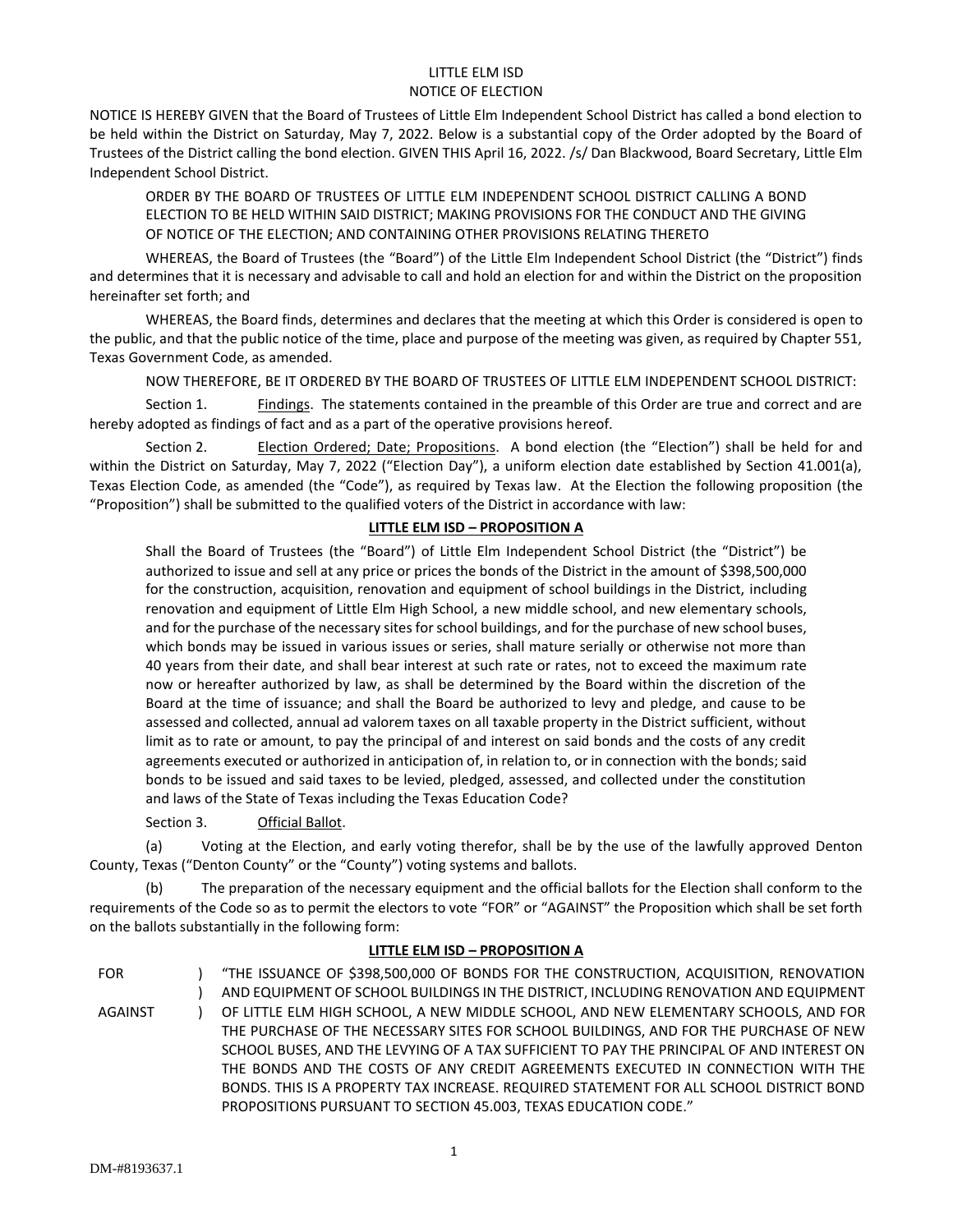Section 4. Multilingual Election Materials. All notices, instructions, and ballots pertaining to the Election shall be furnished to voters in English and Spanish in compliance with the Federal Voting Rights Act of 1965, as amended (the "Voting Rights Act"), and the Code, including particularly Chapter 272 of the Code pertaining to bilingual requirements.

Section 5. Persons Qualified to Vote. All resident, qualified electors of the District shall be eligible to vote at the Election.

Section 6. **Election Precincts, Voting Locations and Voting Hours on Election Day**. The election precincts for the Election shall consist of the territory within the boundaries of the District situated within one or more County election precincts located wholly or partially within the District. The precinct numbers for the District's election precincts shall be the same as those assigned by the County to the County election precincts. The polling places for the Election are hereby designated to be those locations identified by the Elections Administrator (as defined herein). Such locations are listed on Exhibit A attached hereto, which is incorporated herein by reference and made a part hereof for all purposes; provided, however, such locations may be changed if so directed by the Elections Administrator without further action of the District. Denton County or its Elections Administrator are hereby authorized and directed to make such changes in polling locations as may be necessary for the proper conduct of the Election, without further action by the District, and the President of the Board or his/her designee is hereby authorized to update Exhibit A to reflect the locations designated by Denton County or its Elections Administrator, which locations are hereby approved. Each polling place shall be open from 7:00 A.M. to 7:00 P.M. on Election Day.

Section 7. **Elections Administrator; Early Voting Clerk; Early Voting Locations, Dates and Times.** (a) Frank Phillips, the Denton County Elections Administrator (the "Elections Administrator") is hereby appointed as the Early Voting Clerk for purposes of this Election (the "Early Voting Clerk") and appointed Elections Administrator for the District and agent for the custodian of voted ballots in the jurisdiction.

(b) The address for the Early Voting Clerk of Denton County is Denton County Elections Administration, 701 Kimberly Drive, Suite A101, Denton, Texas 76208 and the Early Voting Clerk may be reached at: (i) Telephone: (940) 349- 3200, (ii) Email: elections@dentoncounty.gov, and (iii) Website: https://www.votedenton.gov/early-voting-information.

(c) Applications for early voting by mail shall be submitted to the Elections Administrator by regular mail to Frank Phillips, Denton County Elections Administrator, Attn: Early Voting Clerk, P.O. Box 1720, Denton, Texas 76202, or by common or contract carrier to Frank Phillips, Early Voting Clerk, Denton County Elections, 701 Kimberly Drive, Denton, Texas, 76208.

(d) The main early voting polling place for Denton County is hereby designated to be Denton County Elections Administration located at 701 Kimberly Drive, Denton, Texas 76208, room A101.

(e) Early voting by personal appearance for all election precincts shall be held at the locations, at the times and on the days set forth in Exhibit B, attached hereto and incorporated herein, or at such other locations, times, and days as hereafter may be designated by the County or Elections Administrator as provided in the Election Agreement without further action by the District. The President of the Board or her designee is hereby authorized to update Exhibit B to reflect the locations designated by the County or the Elections Administrator, and such locations are hereby approved.

The Elections Administrator and/or Early Voting Clerk are hereby authorized to appoint the members of the Early Voting Ballot board and the presiding judges and alternate judges for each polling location in accordance with the requirements of the Code. Each of the presiding judges shall be authorized to approve the necessary election clerks to assist in conducting the Elections.

(g) Voting times may be changed if so directed by the Elections Administrator without further action of the District. The Elections Administrator is hereby authorized and directed to make such changes in voting hours as may be necessary for the proper conduct of the Election.

Section 8. Joint Election. The District has determined that it is in the best interest of the District to participate in a joint election with other governmental entities in the County holding elections on Election Day and contract with the Elections Administrator for election services (the "Election Agreement").

Section 9. Appointment of Election Officers. The election judges, alternate judges, clerks, members of the early voting ballot board, the central counting station officials, and other personnel necessary for conducting the Election shall be appointed, election judges and alternate judges may be changed, and the central counting station shall be established and staffed all as provided in the Election Agreement and such actions are hereby approved. Further, the Board hereby authorizes the President of the Board to appoint any such other officials not designated herein or appointed pursuant to the Election Agreement as are necessary and appropriate to conduct the Election in accordance with the Code.

Section 10. Notice of Election. Notice of the Election shall be given by: (i) publishing a substantial copy of this Order, in English and Spanish, one time not earlier than the thirtieth  $(30<sup>th</sup>)$  day nor later than the tenth  $(10<sup>th</sup>)$  day prior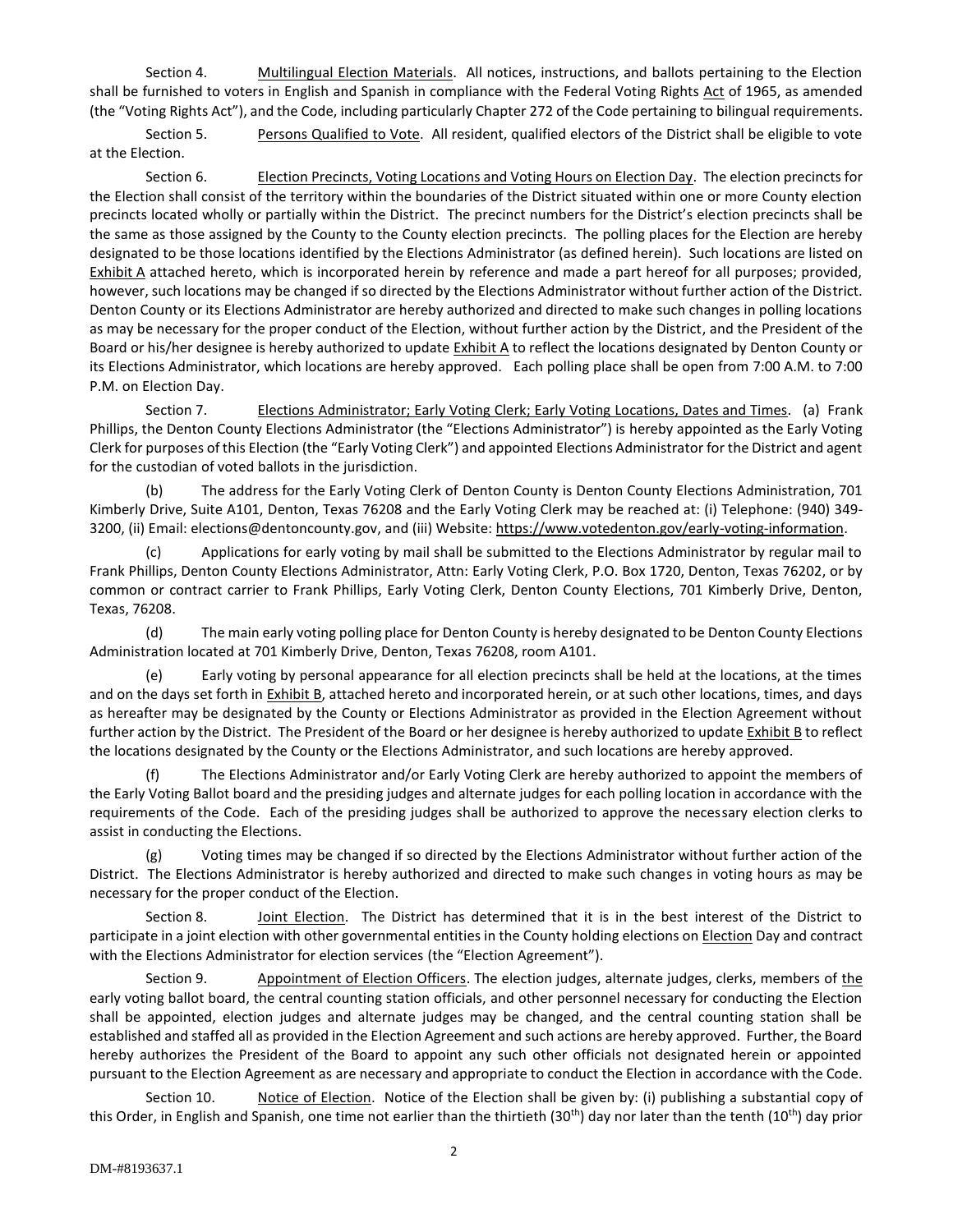to the date set for the Election, in a newspaper published in the District (or that otherwise complies with applicable law), (ii) posting a copy of this Order and the Voter Information Document (as hereinafter defined), in English and Spanish, on the bulletin board used for posting notices of meetings of the Board and in at least three (3) other public places within the boundaries of the District, not later than the twenty-first  $(21<sup>st</sup>)$  day prior to the date set for the Election, and (iii) posting a copy of this Order and the Voter Information Document, in English and Spanish on the District's website, prominently and together with the notice of the Election, the contents of the Proposition and any sample ballot prepared for the election, not later than the twenty-first (21<sup>st</sup>) day prior to the date set for the Election through Election Day. Additionally, on Election Day and during early voting by personal appearance, this Order and the Voter Information Document shall be posted in a prominent location at each polling place. Notice of the Election shall also be provided to the County Clerk and voter registrar of Denton County not later than the sixtieth (60<sup>th</sup>) day before the Election Day; which notice the County is hereby authorized and directed to post to its website not later than the twenty-first (21st) day prior to Election Day. Notice of the Election shall be posted to the District's internet website not later than the twenty-first (21st) day before the election, in compliance with Section 4.009, Texas Election Code, as amended. The website for the District can be found at www.littleelmisd.net.

Section 11. Conduct of Election. The Election shall be held in accordance with the Code, except as modified by the Texas Education Code, the Texas Government Code, and the Voting Rights Act, including particularly Chapter 272 of the Code pertaining to bilingual requirements.

Section 12. **Information Required by Section 3.009 of the Election Code.** 

(a) District's Outstanding Debt. As of the date of this Order, the District's aggregate principal amount of outstanding of tax-supported debt was \$330,441,408 and the aggregate amount of outstanding interest on such taxsupported debt was \$271,013,615. As of the date of this Order, the District's total ad valorem tax rate is \$1.4303 per \$100 of assessed valuation, which is made up of a maintenance and operations tax rate of \$0.9603 per \$100 of assessed valuation and a debt service tax rate of \$0.4700 per \$100 of assessed valuation of taxable property in the District.

(b) Issuance of New Debt. The District intends to issue the bonds authorized by the Proposition over a period of years in a manner and in accordance with a schedule to be determined by the Board based upon a number of factors, including, but not limited to, the then current needs of the District, demographic changes, prevailing market conditions, assessed valuations of property in the District, the use of variable rate debt and management of the District's short-term and long-term interest rate exposure. Market conditions, demographics and assessed valuations of property vary based upon a number of factors beyond the District's control, and the use of variable rate debt involves periodic adjustments in interest rates that vary based on market conditions and contractual obligations. Therefore, the District cannot and does not guarantee a particular interest rate or tax rate associated with the bonds authorized by the Proposition. As such, the information contained in this paragraph is provided solely for illustrative purposes and does not establish any limitations or restrictions or create a contract with the voters. The District estimates that, based on the District's current taxable assessed valuation, current market conditions as of the date of this Order, and estimated future growth in the District's taxable assessed valuation, if the Proposition was approved and all of the bonds authorized by the Proposition were issued in accordance with the District's current projected plan of finance, the maximum interest rate on the bonds is not expected to exceed 5.00%.

(c) Additional Information Required by Section 3.009 of the Code. The additional information required by Section 3.009 of the Code is located in Sections 2 and 3 of this Order.

Section 13. Voter Information Documents. The President of the Board, the Superintendent of the District, or their designee, acting on behalf of the Board, in consultation with the District's general counsel, bond counsel, and financial advisor, is hereby authorized and directed to provide with respect to the Proposition a voter information document, in the form prescribed by Section 1251.052(b), Texas Government Code (collectively, the "Voter Information Document").

The President of the Board, the Superintendent of the District, or their designee, acting on behalf of the Board, is further authorized and directed to post or provide for the posting of the Voter Information Document in the manner provided under Section 10 of this Order, and additionally on the District's website in an easily accessible manner beginning not later than the twenty-first (21<sup>st</sup>) day before the date set for the Election and ending on the day after Election Day.

Section 14. Findings and Determinations. The Board finds and determines that the facilities to be acquired, constructed, renovated or equipped pursuant to Proposition A will be used predominately for required classroom instruction and essential administrative operations for faculty in staff.

Section 15. Necessary Actions. The President of the Board or the Superintendent or his designee, acting on behalf of the Board, in consultation with the District's attorney and bond counsel is hereby authorized and directed to take any and all actions necessary to comply with the provisions of the Code and the Voting Rights Act in carrying out and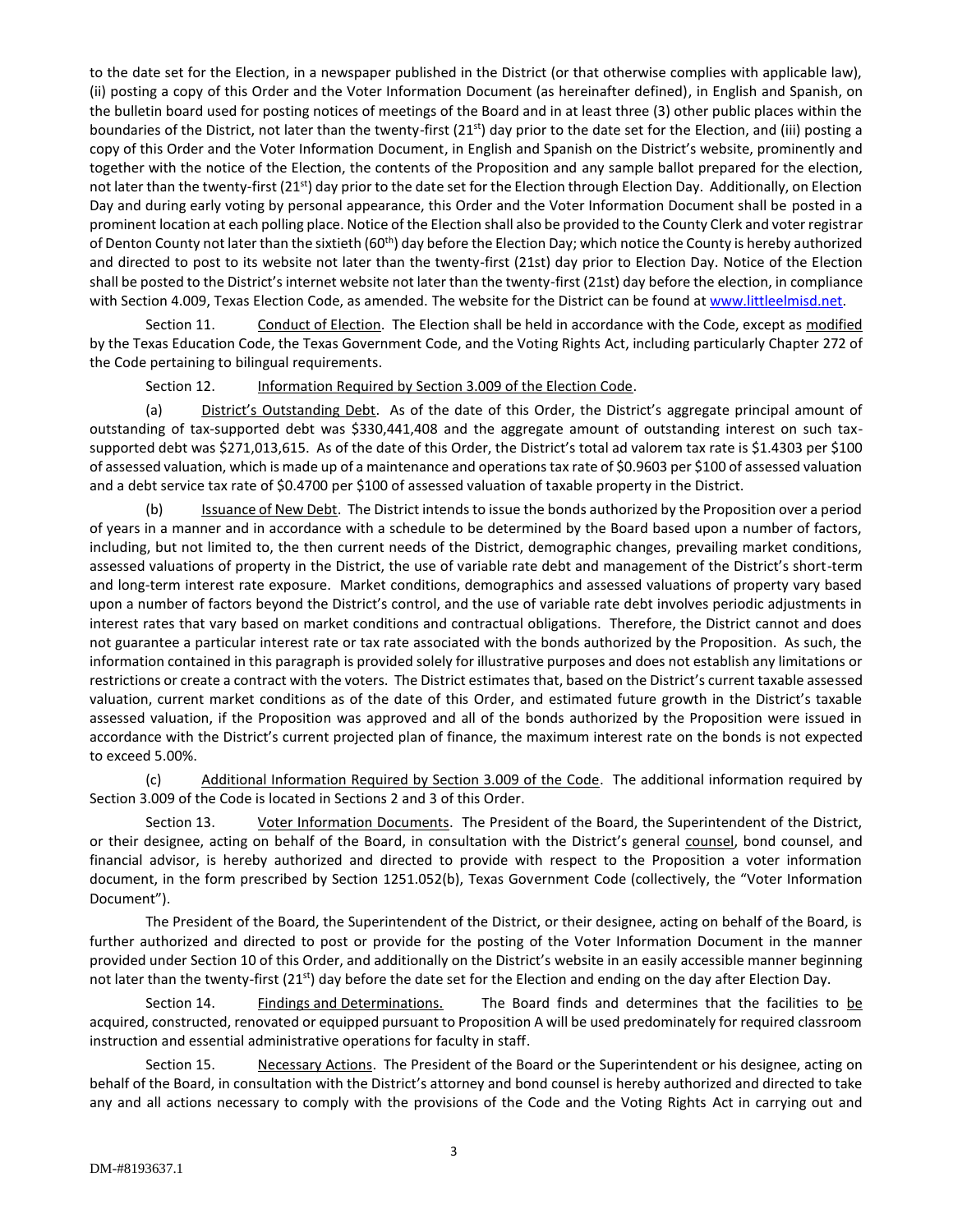conducting the Election, whether or not expressly authorized herein, including making changes or additions to polling places or procedures to the extent required or desirable as determined by the Elections Administrator.

Section 16. Severability. If any provision, section, subsection, sentence, clause or phrase of this Order, or the application of same to any person or set of circumstances is for any reason held to be unconstitutional, void, invalid, or unenforceable, neither the remaining portions of this Order nor their application to other persons or sets of circumstances shall be affected thereby, it being the intent of the Board in adopting this Order that no portion hereof or provision or regulation contained herein shall become inoperative or fail by reason of any unconstitutionality, voidness, invalidity or unenforceability of any other portion hereof, and all provisions of this Order are declared to be severable for that purpose.

Section 17. Effective Date. This Order shall take effect immediately upon its approval. PASSED AND APPROVED the 7<sup>th</sup> day of February, 2022.

| /s/ David Montemayor                   |  | ATTEST                                 |
|----------------------------------------|--|----------------------------------------|
| President, Board of Trustees           |  | /s/ Dan Blackwood                      |
| Little Elm Independent School District |  | Secretary, Board of Trustees           |
|                                        |  | Little Elm Independent School District |

# AVISO DE ELECCIÓN

SE NOTIFICA POR EL PRESENTE que la Junta de Síndicos del Distrito Escolar Independiente de Little Elm ha convocado una elección de bonos que se celebrará dentro del Distrito el sábado 7 de mayo de 2022. A continuación, aparece una copia sustancial de la Orden adoptada por la Junta de Síndicos del Distrito que convoca la elección de bonos. DADO el 16 de abril de 2022. /firma/ Dan Blackwood, Secretario de la Junta del Distrito Escolar Independiente de Little Elm.

ORDEN DE LA JUNTA DE SÍNDICOS DEL DISTRITO ESCOLAR INDEPENDIENTE DE LITTLE ELM QUE CONVOCA UNA ELECCIÓN DE BONOS A CELEBRARSE DENTRO DE DICHO DISTRITO; DISPONE LA REALIZACIÓN Y EL AVISO DE LA ELECCIÓN; Y CONTIENE OTRAS DISPOSICIONES RELACIONADAS CON ESTO

EN VISTA DE QUE la Junta de Síndicos (la "Junta") del Distrito Escolar Independiente de Little Elm (el "Distrito") halla y determina que es necesario y conveniente convocar y celebrar una elección para el Distrito y dentro del mismo sobre la proposición descrita más adelante en la presente; y

EN VISTA DE QUE la Junta halla, determina y declara que la asamblea en la cual se considera esta Orden está abierta al público, y que se dio el aviso público de la hora, el lugar y el propósito de la asamblea, según lo exige el Capítulo 551 del Código de Gobierno de Texas y sus enmiendas.

AHORA, POR LO TANTO, LA JUNTA DE SÍNDICOS DEL DISTRITO ESCOLAR INDEPENDIENTE DE LITTLE ELM ORDENA:

Sección 1 Hallazgos. Las declaraciones contenidas en el preámbulo de esta Orden son verdaderas y correctas y, por la presente, se adoptan como determinaciones de hechos y como parte de las disposiciones operativas de la presente.

Sección 2 Elección ordenada; Fecha; Proposiciones. Se celebrará una elección de bonos (la "Elección") para el Distrito y dentro del mismo el sábado 7 de mayo de 2022 ("Día de Elección"), una fecha de elección uniforme establecida por la Sección 41.001(a) del Código Electoral de Texas y sus enmiendas (el "Código"), según lo requerido por la ley de Texas. En la Elección, se presentará la siguiente proposición (la "Proposición") ante los votantes habilitados del Distrito de acuerdo con la ley:

#### **LITTLE ELM ISD - PROPOSICIÓN A**

¿Se deberá autorizar a la Junta de Síndicos (la "Junta") del Distrito Escolar Independiente de Little Elm (el "Distrito") a emitir y vender a cualquier precio o precios los bonos del Distrito por la cantidad de \$398,500,000 con el fin de construir, adquirir, renovar y equipar edificios escolares en el Distrito, incluyendo la renovación y el equipamiento de la Escuela Preparatoria de Little Elm, una escuela media nueva y escuelas primarias nuevas, y para la compra de los predios necesarios para los edificios escolares y la compra de nuevos autobuses escolares, y que dichos bonos puedan emitirse en varias emisiones o series, con vencimiento en serie o de otra manera en un plazo que no exceda los 40 años a partir de su fecha, y que devenguen interés a cierta tasa o tasas, sin que excedan la tasa máxima autorizada ahora o en el futuro por ley, según lo determine la Junta a su criterio al momento de la emisión; y se deberá autorizar a la Junta a imponer y comprometer y hacer evaluar y recaudar impuestos ad valorem anuales sobre toda propiedad gravable en el Distrito, suficientes, sin límite de tasa o cantidad, para pagar el capital y el interés de dichos bonos y los costos de cualquier acuerdo de crédito ejecutado o autorizado en anticipación, relación o conexión con dichos bonos; para que dichos bonos sean emitidos y dichos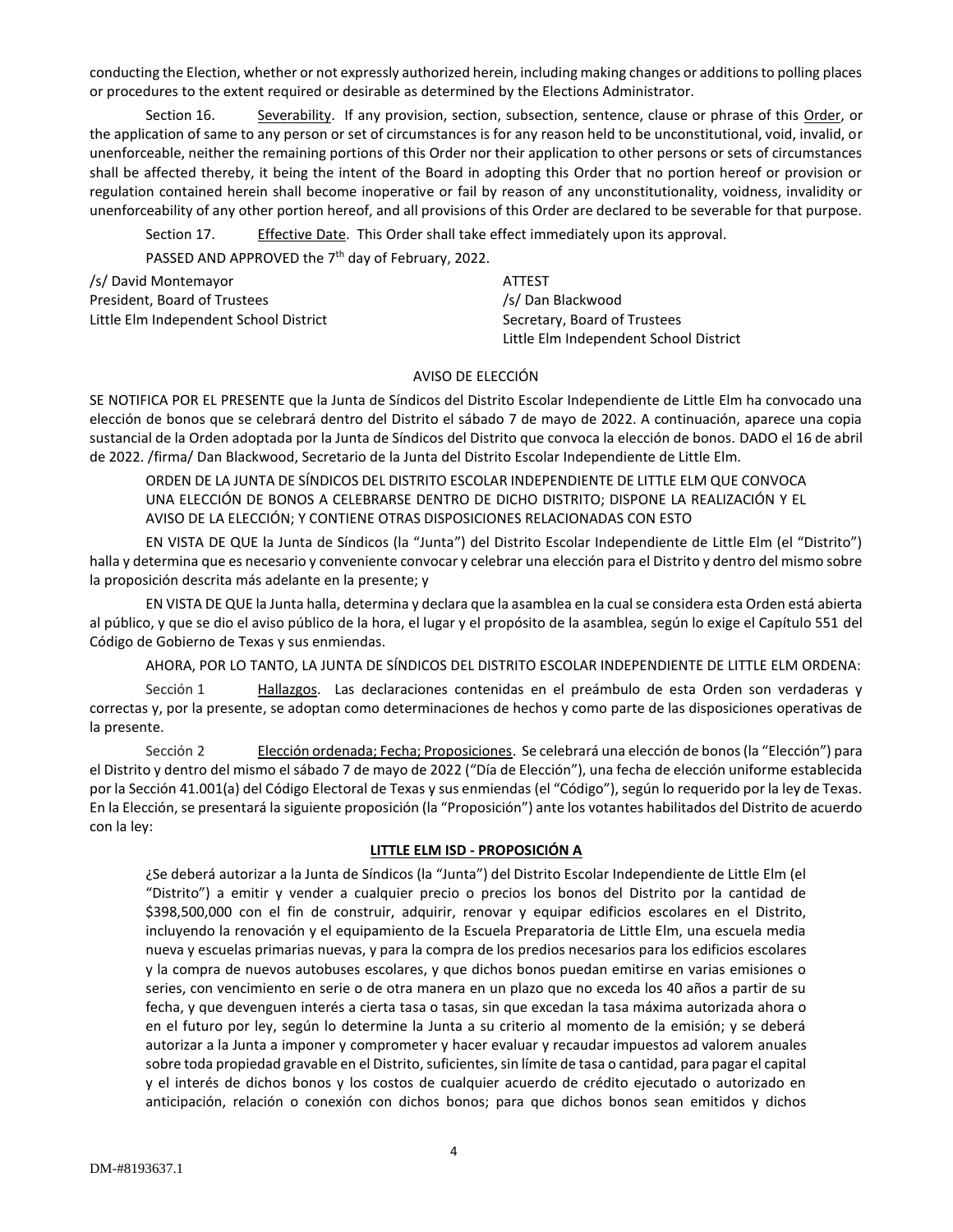impuestos aplicados, comprometidos, evaluados y recaudados bajo la Constitución y las leyes del Estado de Texas, incluido el Código de Educación de Texas?

Sección 3 Boleta oficial de votación.

(a) La votación en la Elección y su votación anticipada se realizarán mediante el uso de sistemas de votación y boletas del Condado de Denton, Texas ("Condado de Denton" o el "Condado") legalmente aprobados.

(b) La preparación del equipo necesario y las boletas oficiales de votación de la Elección deberá hacerse en conformidad con los requisitos del Código de forma de permitir a los electores votar "A FAVOR" o "EN CONTRA" de la Proposición, la cual será presentada en las boletas de votación básicamente de la siguiente forma:

## **LITTLE ELM ISD - PROPOSICIÓN A**

| $\Box$ A FAVOR   | "LA EMISIÓN DE \$398,500,000 EN BONOS PARA LA CONSTRUCCIÓN, ADQUISICIÓN,   |
|------------------|----------------------------------------------------------------------------|
|                  | RENOVACIÓN Y EQUIPAMIENTO DE EDIFICIOS ESCOLARES EN EL DISTRITO,           |
|                  | INCLUIDA LA RENOVACIÓN Y EL EQUIPAMIENTO DE LA ESCUELA PREPARATORIA DE     |
|                  | LITTLE ELM, UNA ESCUELA MEDIA NUEVA Y ESCUELAS PRIMARIAS NUEVAS, Y PARA    |
| $\Box$ EN CONTRA | LA COMPRA DE LOS PREDIOS NECESARIOS PARA EDIFICIOS ESCOLARES Y LA          |
|                  | COMPRA DE NUEVOS AUTOBUSES ESCOLARES, Y LA IMPOSICIÓN DE UN IMPUESTO       |
|                  | SUFICIENTE PARA PAGAR EL CAPITAL Y LOS INTERESES DE LOS BONOS Y LOS COSTOS |
|                  | DE CUALQUIER ACUERDO DE CRÉDITO EJECUTADO EN CONEXIÓN CON LOS BONOS.       |
|                  | ESTO ES UN AUMENTO AL IMPUESTO PREDIAL. DECLARACIÓN REQUERIDA PARA         |
|                  | TODAS LAS PROPOSICIONES DE BONOS DE DISTRITOS ESCOLARES EN VIRTUD DE LA    |
|                  | SECCIÓN 45.003 DEL CÓDIGO DE EDUCACIÓN DE TEXAS".                          |

Sección 4 Materiales multilingües de la Elección. Todos los avisos, las instrucciones y las boletas de votación relacionados con la Elección deberán ser proporcionados a los votantes en inglés y en español en cumplimiento con la Ley Federal de Derecho al Voto de 1965 y sus enmiendas (la "Ley de Derecho al Voto") y el Código, incluido, en particular, el Capítulo 272 del Código que hace referencia a los requisitos bilingües.

Sección 5 Personas habilitadas para votar. Todos los votantes habilitados residentes del Distrito serán elegibles para votar en la Elección.

Sección 6 Precintos electorales, lugares de votación y horarios de votación del Día de Elección. Los precintos electorales para la Elección consistirán en el territorio dentro de los límites del Distrito situados dentro de un precinto electoral del Condado o más, ubicados en totalidad o en parte dentro del Distrito. Los números de precinto de los precintos electorales del Distrito serán los mismos que los asignados por el Condado para los precintos electorales del Condado. Por la presente, los lugares de votación para la Elección son designados como aquellos lugares identificados por el Administrador de Elecciones (como se define más adelante en este documento). Dichos lugares se indican en el Anexo A adjunto a la presente, que se incorpora por referencia a la presente para todo propósito; sin embargo, se dispone que dichos lugares pueden cambiarse si así lo instruyera el Administrador de Elecciones sin ninguna medida adicional del Distrito. Por la presente, se autoriza e instruye al Condado de Denton o a su Administrador de Elecciones a que hagan ciertos cambios de lugares de votación según sean necesarios para la celebración adecuada de la Elección, sin ninguna medida adicional del Distrito, y, por la presente, se autoriza al Presidente de la Junta o su representante designado a actualizar el Anexo A para que refleje los lugares designados por el Condado de Denton o el Administrador de Elecciones, lugares que, por la presente, se aprueban. El Día de Elección cada lugar de votación estará abierto de 7:00 a.m. a 7:00 p.m.

Sección 7 **Administrador de Elecciones; Oficial de Votación Anticipada; Lugares, fechas y horarios de** votación anticipada. (a) Por la presente, se designa a Frank Phillips, el Administrador de Elecciones del Condado de Denton (el "Administrador de Elecciones"), como el Oficial de Votación Anticipada a efectos de esta Elección (el "Oficial de Votación Anticipada"), Administrador de Elecciones designado para el Distrito y agente para la custodia de los votos emitidos en la jurisdicción.

(b) La dirección del Oficial de Votación Anticipada del Condado de Denton es Denton County Elections Administration, 701 Kimberly Drive, Suite A101, Denton, Texas 76208 y se lo puede contactar a través de: (i) teléfono: (940) 349-3200, (ii) correo electrónico: elections@dentoncounty.gov, y (iii) sitio web: https://www.votedenton.gov/early-votinginformation.

(c) Las solicitudes para votar por anticipado por correo deberán ser enviadas al Administrador de Elecciones por correo postal normal a Frank Phillips, Denton County Elections Administrator, Attn: Early Voting Clerk, P.O. Box 1720, Denton, Texas 76202, o por servicio de envío común o contratado a Frank Phillips, Early Voting Clerk, Denton County Elections, 701 Kimberly Drive, Denton, Texas, 76208.

(d) El lugar principal de votación anticipada del Condado de Denton designado por la presente es La Oficina de Administración de Elecciones del Condado de Denton, sita en 701 Kimberly Drive, Denton, Texas 76208, habitación A101.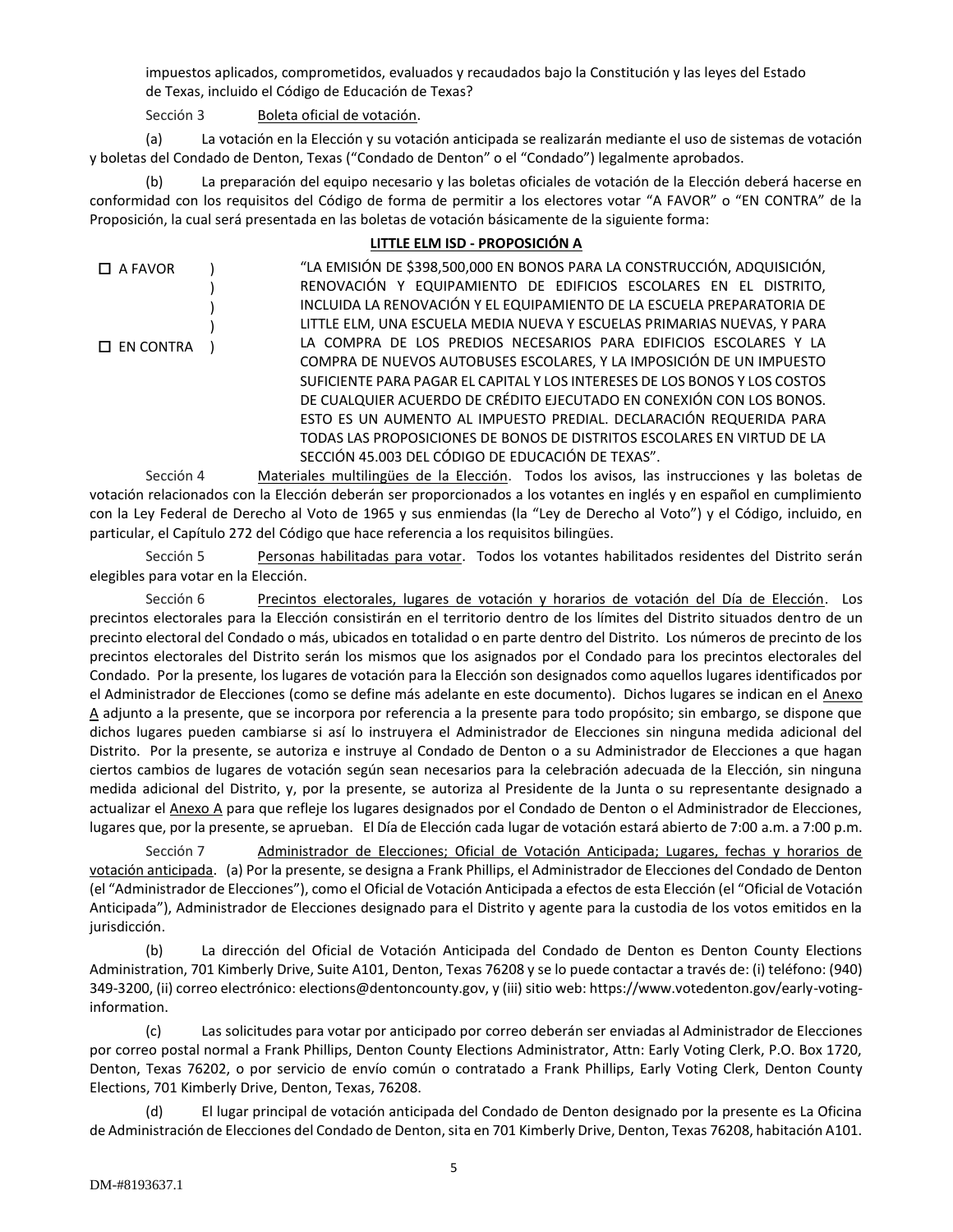(e) La votación anticipada en persona para todos los precintos electorales se llevará a cabo en los lugares, los horarios y las fechas indicados en el Anexo B adjunto e incorporado a la presente, o en ciertos otros lugares, horarios y fechas que de aquí en adelante puedan ser designados por el Condado o el Administrador de Elecciones del Condado según se dispone en el Convenio Electoral y sin otras medidas del Distrito. Por la presente, se autoriza al Presidente de la Junta o a su representante designado a actualizar el Anexo B para que refleje los lugares designados por el Condado o el Administrador de Elecciones, y por la presente, se aprueban dichos lugares.

Por la presente se autoriza al Administrador de Elecciones y/o al Oficial de Votación Anticipada a designar a los miembros del consejo de Boletas de Votación Anticipada y a los jueces presidentes y jueces alternos para cada lugar de votación de acuerdo con los requisitos del Código. Cada uno de los jueces presidentes estará autorizado para aprobar a los funcionarios electorales necesarios para asistir en la celebración de las Elecciones.

(g) Los horarios de votación pueden ser cambiados si así lo instruyera el Administrador de Elecciones sin ninguna medida adicional del Distrito. Por la presente, se autoriza e instruye al Administrador de Elecciones a que haga los cambios a los horarios de votación que sean necesarios para la celebración adecuada de la Elección.

Sección 8 Elección Conjunta. El Distrito ha determinado que lo mejor para el Distrito es participar en una elección conjunta con otras entidades gubernamentales en el Condado que celebran elecciones el Día de Elección y contratar los servicios electorales del Administrador de Elecciones (el "Convenio Electoral").

Sección 9 Designación de funcionarios electorales. Los jueces electorales, los jueces alternos, los oficiales, los miembros del consejo de boletas de votación anticipada, los funcionarios de la estación central de conteo y demás personal necesario para celebrar la Elección serán designados, los jueces electorales y los jueces alternos pueden ser cambiados y la estación central de conteo se establecerá y se dotará de personal, todo según lo dispuesto en el Convenio Electoral, y por la presente, se aprueban dichas medidas. Además, por la presente, la Junta autoriza al Presidente de la Junta a designar a cualquier otro oficial que no sea designado en la presente o nombrado en virtud del Convenio Electoral según sea necesario y adecuado para la celebración de la Elección en conformidad con el Código.

Sección 10 Aviso de Elección. Se dará aviso de dicha elección mediante (i) la publicación de una copia sustancial de esta Orden, en inglés y español, una vez, no antes del trigésimo (30.º) día ni más tarde del décimo (10.º) día antes de la fecha programada para la Elección en un periódico publicado en el Distrito (o que de otra forma cumpla con la ley aplicable); (ii) la colocación de una copia de esta Orden y del Documento de información para los votantes (como se define más adelante en la presente) en inglés y español, en la cartelera de anuncios utilizada para colocar avisos de las asambleas de la Junta y en al menos otros tres (3) lugares públicos dentro de los límites del Distrito, no más tarde del vigésimo primer (21.<sup>er</sup>) día anterior a la fecha programada para la Elección; y (iii) la colocación de una copia de esta Orden y del Documento de información para los votantes, en inglés y español, en el sitio web del Distrito, en un lugar destacado junto con el aviso de Elección, el contenido de la Proposición y cualquier boleta de muestra preparada para la elección, no más tarde del vigésimo primer (21.<sup>er</sup>) día anterior a la fecha programada para la Elección y hasta el Día de Elección inclusive. Además, el Día de Elección y durante la votación anticipada en persona, esta Orden y el Documento de Información para los Votantes deberán estar colocados en un lugar destacado en cada lugar de votación. También se dará aviso de la Elección al Secretario del Condado y registrador de votantes del Condado de Denton no más tarde del sexagésimo (60.º) día antes del Día de Elección. Por la presente, se autoriza e instruye al Condado a colocar dicho aviso en su sitio web no más tarde del vigésimo primer (21.<sup>er</sup>) día anterior al Día de Elección. Se colocará el aviso de la Elección en el sitio web por internet del Distrito no más tarde del vigésimo primer (21.º) día antes de la elección, en cumplimiento de la Sección 4.009 del Código Electoral de Texas y sus enmiendas. El sitio web del Distrito es www.littleelmisd.net.

Sección 11 Celebración de la Elección. La Elección se llevará a cabo en conformidad con el Código, salvo por las modificaciones del Código de Educación de Texas, el Código de Gobierno de Texas y la Ley de Derecho al Voto, incluido, sobre todo, el Capítulo 272 del Código que hace referencia a los requisitos bilingües.

Sección 12 Información adicional requerida por la Sección 3.009 del Código Electoral.

(a) Deuda pendiente del Distrito. A la fecha de esta Orden, la cantidad total de capital de la deuda pendiente respaldada con impuestos del Distrito era de \$330,441,408 y la cantidad total de interés pendiente sobre dicha deuda respaldada con impuestos era de \$271,013,615. A la fecha de esta Orden, la tasa de impuestos ad valorem total del Distrito es de \$1.4303 por cada \$100 de tasación fiscal, tasa que está conformada por una tasa de impuesto de operaciones y mantenimiento de \$0.9603 por cada \$100 de tasación fiscal y una tasa de impuestos para el servicio de la deuda de \$0.4700 por cada \$100 de tasación fiscal sobre la propiedad gravable en el Distrito.

(b) Emisión de nueva deuda. El Distrito piensa emitir los bonos autorizados por la Proposición en el curso de un período de años en la forma y de acuerdo al cronograma que determinará la Junta en base a varios factores, incluidos, a título enunciativo pero no limitativo, las necesidades actuales del Distrito, los cambios demográficos, las condiciones prevalecientes del mercado, las tasaciones fiscales de propiedades en el Distrito, el uso de la deuda con tasa variable y la administración de la exposición de corto y largo plazo del Distrito a las tasas de interés. Las condiciones del mercado, los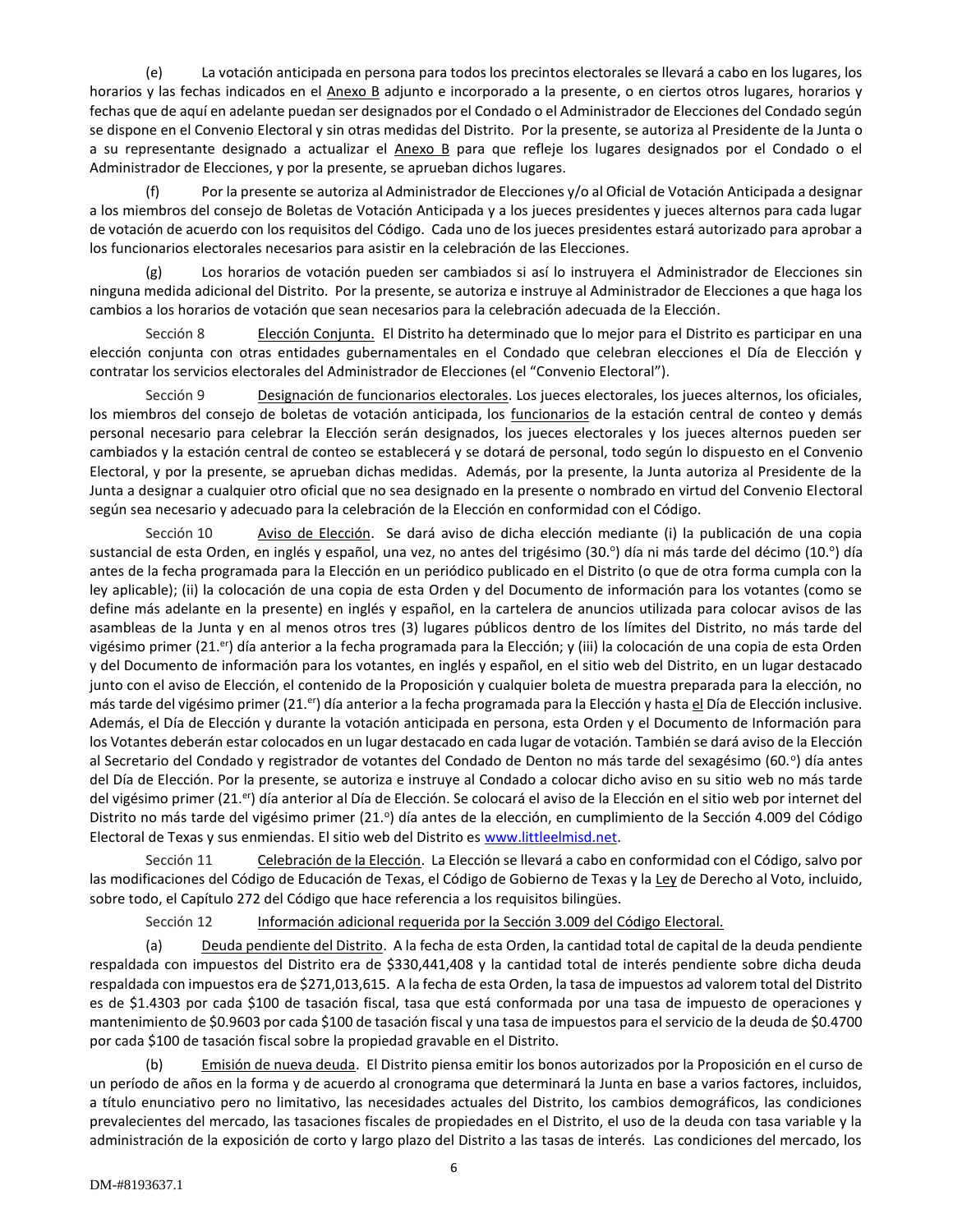índices demográficos y los valores de tasación dependen de un número de factores fuera del control del Distrito y el uso de deuda con tasa variable implica ajustes periódicos en las tasas de interés que varían según las condiciones del mercado y las obligaciones contractuales. Por lo tanto, el Distrito no puede garantizar, y no lo hace, una tasa de interés o tasa de impuesto específica asociada con los bonos autorizados por la Proposición. Por lo tanto, la información contenida en este párrafo se proporciona solamente con fines ilustrativos y no establece limitación ni restricción alguna ni crea un contrato con los votantes. El Distrito estima que, con base en la tasación fiscal gravable actual del Distrito, las condiciones actuales del mercado a la fecha de esta Orden y el crecimiento futuro estimado en la tasación fiscal gravable del Distrito, si la Proposición fuese aprobada y todos los bonos autorizados por la Proposición fuesen emitidos de acuerdo con el plan de finanzas previsto actual del Distrito, la tasa de interés máxima de los bonos se prevé que no supere el 5.00%.

(c) Información adicional requerida por la Sección 3.009 del Código. La información adicional requerida por la Sección 3.009 del Código aparece en las Secciones 2 y 3 de esta Orden.

Sección 13 Documentos de información para los votantes. Por la presente, se autoriza e instruye al Presidente de la Junta, al Superintendente del Distrito o a su representante designado, actuando en nombre de la Junta, y en consulta con el abogado general, abogado de bonos y asesor financiero del Distrito, a proveer respecto de la Proposición un documento de información para los votantes en la forma prescrita por la Sección 1252.052(b) del Código de Gobierno de Texas (en conjunto, el "Documento de información para los votantes").

Se autoriza e instruye además al Presidente de la Junta, al Superintendente del Distrito o su representante designado, actuando en nombre de la Junta, a colocar o disponer la colocación del Documento de información para los votantes de la manera dispuesta bajo la Sección 10 de esta Orden, y adicionalmente en el sitio web del Distrito en una manera con fácil acceso a partir no más tarde del vigésimo primer (21.<sup>er</sup>) día antes de la fecha programada para la Elección y hasta el día después del Día de Elección.

Sección 14 Hallazgos y determinaciones La Junta halla y determina que las instalaciones a ser adquiridas, construidas, renovadas o equipadas en virtud de la Proposición A serán utilizadas predominantemente para la instrucción requerida en salón de clase y operaciones administrativas indispensables para el plantel docente y el personal.

Sección 15 Medidas necesarias. Por la presente, se autoriza e instruye al Presidente de la Junta o al Superintendente o a su representante designado, actuando en nombre de la Junta, y en consulta con el abogado y el asesor de bonos del Distrito, a que tome todas y cada una de las medidas necesarias para cumplir con las disposiciones del Código y de la Ley de Derechos de Votación para realizar y llevar a cabo la Elección, sean expresamente autorizadas en la presente o no, incluso hacer cambios o adiciones de lugares de votación o procedimientos electorales en la medida que sean requeridos o deseables como lo determine el Administrador de Elecciones.

Sección 16 Divisibilidad. Si cualquier disposición, sección, subsección, oración, cláusula o frase de esta Orden o la aplicación de ella a cualquier persona o conjunto de circunstancias es por alguna razón hallada inconstitucional, nula, no válida o imposible de hacer cumplir, ni las porciones restantes de esta Orden ni su aplicación a otras personas o conjunto de circunstancias será afectada por esto, en tanto la intención de la Junta al adoptar esta Orden es que ninguna porción de ella o disposición o norma contenida en la presente llegue a ser inoperativa o falle debido a la inconstitucionalidad, nulidad, no validez o imposibilidad de cumplimiento de cualquier otra porción de ella, y todas las disposiciones de esta Orden se declaran divisibles a tales efectos.

Sección 17 Fecha de entrada en vigencia. Esta Orden entrará en vigencia inmediatamente después de su aprobación.

ACEPTADA Y APROBADA el 7 de febrero de 2022.

/firma/ David Montemayor ATESTIGUA Presidente de la Junta de Síndicos */firma/ Dan Blackwood* Distrito Escolar Independiente de Little Elm Secretario de la Junta de Síndicos

Distrito Escolar Independiente de Little Elm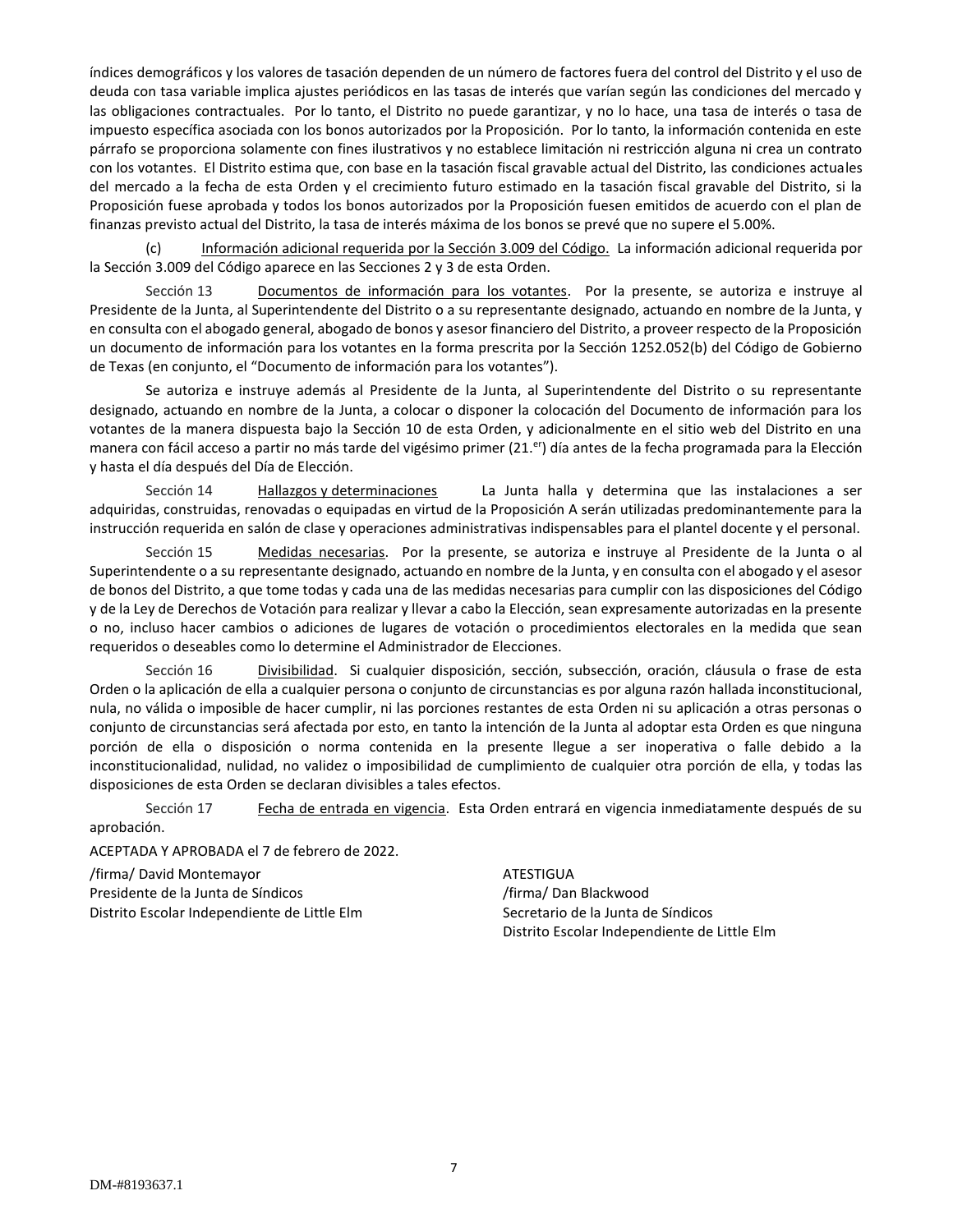## **EXHIBIT A**

## *(ANEXO A)*

## **ELECTION DAY SCHEDULE LOCATIONS**

*(LUGARES PROGRAMADOS PARA EL DÍA DE ELECCIÓN) Saturday, May 7, 2022 – Polls are open from 7:00 a.m. to 7:00 p.m. (Sábado 7 de mayo de 2022 - Las casillas electorales abren de 7:00 a.m. a 7:00 p.m.)* **ELECTION DAY POLLING LOCATIONS\***

*(LUGARES DE VOTACIÓN PARA EL DÍA DE ELECCIÓN\*)*

| Precinct<br>(precinto)  | Location<br>(lugar)         | <b>Address</b><br>(dirección) | Room<br>(sito de votación) | City<br>(ciudad) |
|-------------------------|-----------------------------|-------------------------------|----------------------------|------------------|
| 1035, 1041, 1042, 2077  | Chavez Elementary School    | 2600 Hart Rd                  | Gymnasium                  | Little Elm, TX   |
| 1026, 1027, 1028, 1029, | Frisco Fire Station #7      | 330 W Stonebrook Pkwy         | <b>Training Room</b>       | Frisco, TX       |
| 1031, 1034, 2078, 2080  |                             |                               |                            |                  |
| 2075, 2076              | Little Elm Community Center | 107 Hardwicke Ln              | <b>Community Room</b>      | Little Elm, TX   |
| 1044, 1045, 1046        | Oak Point City Hall         | 100 Naylor Rd                 | Community Room             | Oak Point, TX    |
| 2079                    | <b>Prestwick Elementary</b> | 3101 Stonefield               | Music Room D119            | The Colony       |

## **\* Subject to change. To verify, please go to the Denton County Elections Administrator website, https://www.votedenton.gov/upcoming-election-information/.**

*(\* Sujeto a cambios. Para verificarlos, consulte el sitio web del Administrador de Elecciones del Condado de Denton: [https://www.votedenton.gov/upcoming-election-information/.](https://www.votedenton.gov/upcoming-election-information/))*

#### **EXHIBIT B**

*(ANEXO B)*

#### **Denton County Early Voting Schedule – May 7, 2022 General Election\***

|                                       | (Programa de Votación Anticipada del Condado de Denton – Elección General* del 7 de mayo de 2022) |
|---------------------------------------|---------------------------------------------------------------------------------------------------|
| Day (Día)                             | Times (Horario)                                                                                   |
| Monday - Saturday<br>(Lunes a sábado) | $8:00$ a.m. $-5:00$ p.m.                                                                          |
| Sunday<br>(Domingo)                   | 11:00 a.m. $-5:00$ p.m.                                                                           |
| Monday - Tuesday<br>(Lunes y martes)  | 7:00 a.m. $-7:00$ p.m.                                                                            |
|                                       |                                                                                                   |

|              | Location<br>(Ubicación)                            | <b>Address</b><br>(Dirección) | Room<br>(Sitio de Votación) | City<br>(Ciudad) | <b>Zip Code</b><br>(Código<br>Postal) |
|--------------|----------------------------------------------------|-------------------------------|-----------------------------|------------------|---------------------------------------|
| $\mathbf{1}$ | Argyle ISD Administration Building                 | 800 Eagle Dr.                 | Boardroom                   | Argyle           | 76226                                 |
| 2            | <b>Harvest Hall Community Center</b>               | 1251 Homestead Way            | Harvest Hall                | Northlake        | 76226                                 |
| 3            | Aubrey Area Library                                | 226 Countryside Dr.           | <b>Community Room</b>       | Aubrev           | 76227                                 |
| 4            | Bartonville Town Hall                              | 1941 E. Jeter Rd.             | Council Room                | Bartonville      | 76226                                 |
| 5            | Carrollton Public Library                          | 4220 N. Josey Ln.             | Large Meeting Room          | Carrollton       | 75010                                 |
| 6            | Rosemeade Recreation Center                        | 1330 E. Rosemeade Pkwy.       | <b>Front Snack Area</b>     | Carrollton       | 75007                                 |
| 7            | Corinth City Hall                                  | 3300 Corinth Pkwy.            | Workshop Room               | Corinth          | 76208                                 |
| 8            | Steven E. Copeland Government<br>Center            | 1400 FM 424                   | <b>Community Room</b>       | Cross Roads      | 76227                                 |
| 9            | <b>Timberglen Recreation Center</b>                | 3810 Timberglen Rd.           | Large Room                  | <b>Dallas</b>    | 75287                                 |
| 10           | Denton Civic Center                                | 321 E. McKinney St.           | <b>Community Room</b>       | Denton           | 76201                                 |
| 11           | <b>Denton County Elections</b><br>Administration** | 701 Kimberly Dr.              | A111                        | Denton           | 76208                                 |